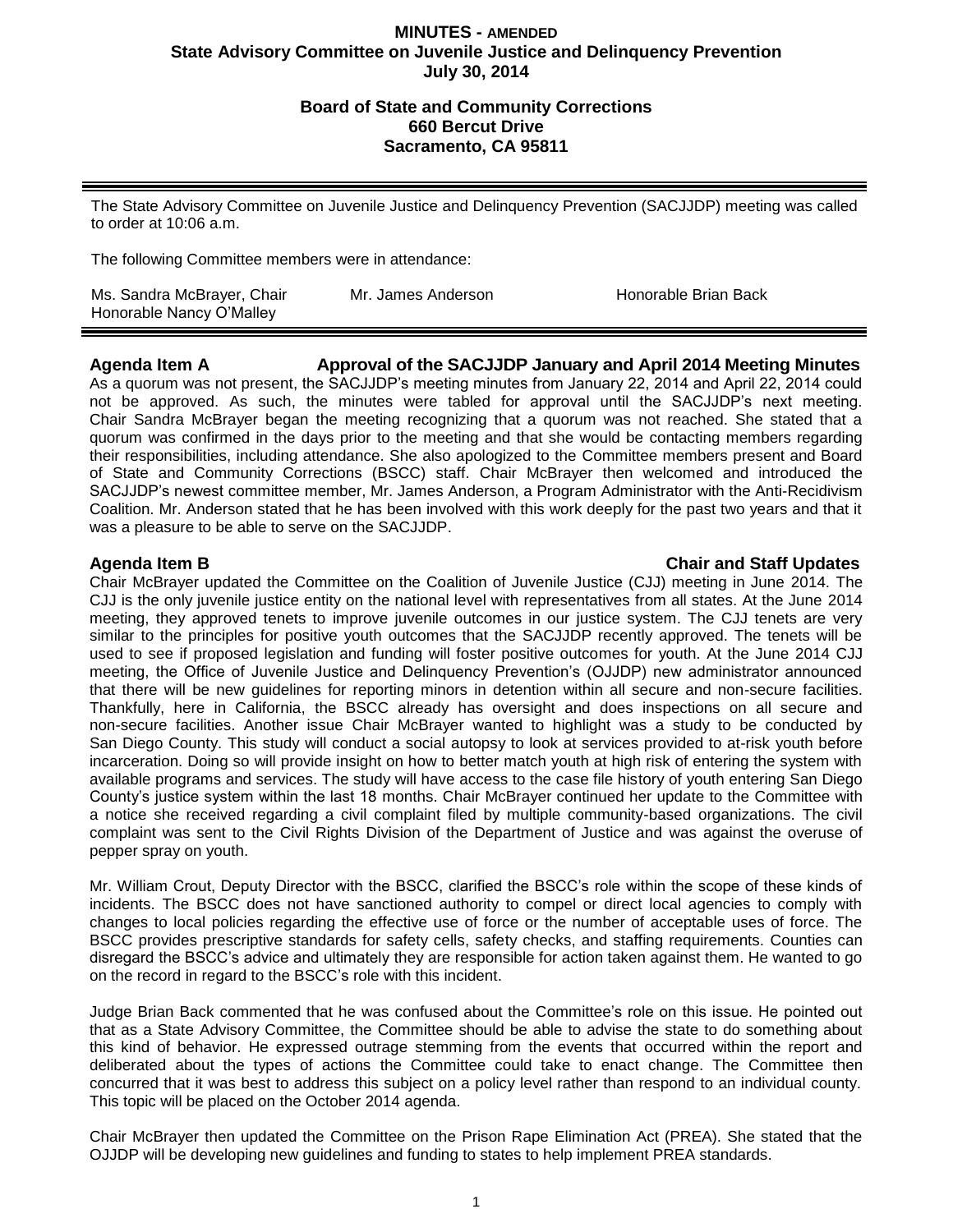## **Board of State and Community Corrections 660 Bercut Drive Sacramento, CA 95811**

Mr. Crout then introduced Field Representative Helen Zentner, who updated the Committee on the Mentally Ill Offender Crime Reduction (MIOCR) grant. Ms. Zentner told the Committee that there will be \$9 million to fund programs for juveniles over the next three years. Awarded grantees will begin their programs on July 1, 2015. Chair McBrayer asked if the funding was \$9 million annually or \$9 million spread out over the next three years. Legislation will address this in the months to come and the SACJJDP will be notified accordingly. Chair McBrayer also stated that the SACJJDP will be making recommendations on membership for the MICOR Executive Steering Committee (ESC).

Mr. Crout updated the SACJJDP on the Edward Byrne Memorial Justice Assistance Grant (JAG). It was determined by the Byrne-JAG ESC that the counties' board of supervisors may apply for Byrne-JAG funding. However, in order to do so, the county must seek a balanced approach and reach out to a broad spectrum of organizations to develop Byrne-JAG proposals for funding. These organizations are to include community-based organizations, faith-based organizations, county probation departments, county sheriff departments, county courts, and the district attorney's office. Each county's board of supervisors may delegate a lead agency to develop Byrne-JAG proposals in the best interest of the county.

Mr. Crout then updated the SACJJDP on Senate Bill (SB) 863 which will provide \$500 million in funding for adult facility construction. The focus of this funding will be for replacing existing bed space on the county level. This will help counties transition from antiquated linear facilities to modern facilities better suited for long-term inmate occupancy and programming. His best estimate for the Request for Proposals (RFP) to be released is July 2015.

Deputy Director Allison Ganter updated the SACJJDP on SB 81, Round Two. This round of funding will disburse the remaining \$79.2 million for juvenile facility construction. She informed the SACJJDP that SB 81, Round 2 projects must be encumbered and established by the State Public Works Board by June 30, 2017. She also noted that the SB 81, Round 2 ESC did a great job with their draft RFP, which will go to the Board for approval on September 11, 2014. Pending Board approval, counties may submit their proposals on September 12, 2014.

### **Agenda Item C Review of Proposed Legislation for Support or Opposition**

Chair McBrayer updated the SACJJDP on Assembly Bill (AB) 420 by Assembly Member Dickinson, which has now been placed in the inactive file. She also addressed AB 2276. This bill strengthens a minor's rights to public school re-enrollment after having contact with the juvenile justice system. This bill will also provide for the BSCC to co-convene with the state Department of Education over a stakeholder group to inquire into a set of issues within juvenile court schools. She went on to update the SACJJDP on SB 1296, which has been signed by the governor. This bill prohibits any court from detaining or holding any young person for any original charge truancy or contempt of court stemming from truancy charges. SB 1296 will go into effect January 1, 2015.

### **Reducing Racial and Ethnic Disparities Agenda Item D Solicitation – Funding Recommendations**

Chair McBrayer introduced Field Representative Shalinee Hunter, who updated the SACJJDP on the Reducing Racial and Ethnic Disparity (R.E.D.) grant. Ms. Hunter is currently looking for formal recommendations from the SACJJDP and Board. The R.E.D. grant is one of the four core mandates coming out of Title II funding. The R.E.D. ESC developed the RFP and then conducted outreach to RFP applicants to ensure the field was aware and understood the intersection to juvenile detention goals and outcomes. She also discussed the minimum score threshold for proposals in order to receive funding. The R.E.D. RFP received four applications and will seek Board approval to award funding.

## **Youthful Offender Block Grant, and Juvenile Justice Crime Agenda Item E Prevention Act Program – Annual Reports to the Legislature**

Chair McBrayer introduced Field Representative Kimberly Bushard, who then updated the SACJJDP on the Youthful Offender Block Grant (YOBG) and Juvenile Justice Crime Prevention Act (JJCPA), which are the two major programs for at-risk youth that are funded by state dollars. The JJCPA program was enacted in 2000, and, as such, there is currently a dozen years' worth of data. As the JJCPA is a block grant, the counties received funding based on total county populations, but there are reporting requirements that accompany the funding. Ms. Bushard went on to address the YOBG. The reporting requirements for YOBG programs did not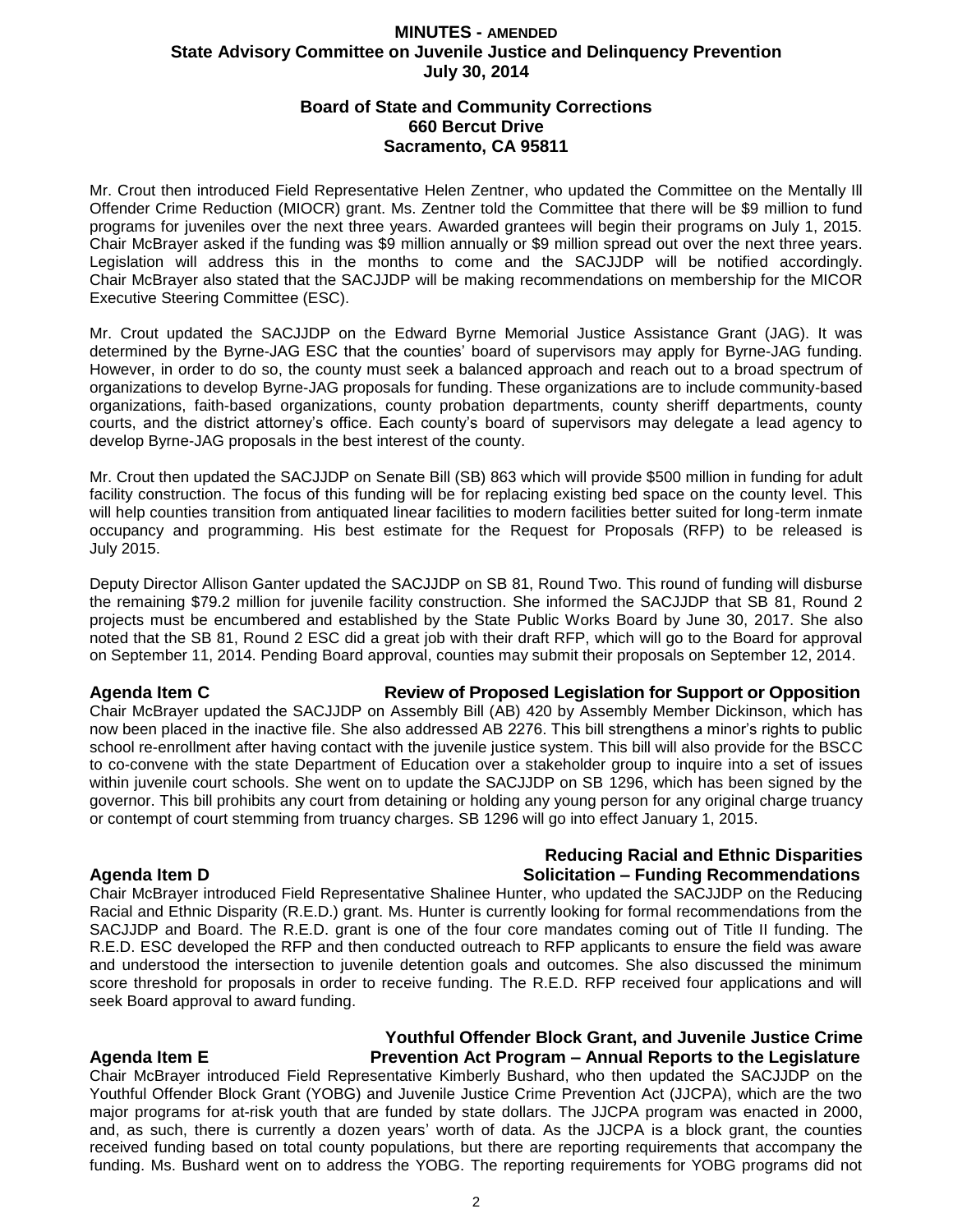## **Board of State and Community Corrections 660 Bercut Drive Sacramento, CA 95811**

take effect until 2009. As such, there are only four years of Peace Officers Standards and Training data on YOBG programs and services. YOBG funding can be used for almost anything falling within the scope of a county's juvenile justice system. When looking at both programs, the state is spending just over \$200 million annually on these programs and services. Funding from the JJCPA currently supports 149 programs statewide; 68% of YOBG funding went toward placements on youth into facilities and programs, 30% went toward direct services for youth, and the remainder went toward capacity building and maintenance activities. The youth served by JJCPA programs historically have had lower arrest and incarceration rates, as well as higher probation completion rates. Youth being served by programs and services funded by the YOBG received a significantly higher amount of assessments, placements, and direct services than comparison groups. Within the 2012-13 reporting period for YOBG, more youth returned to school and were placed on probation than its comparison group. Also seen within the 2012-13 reporting year was that a higher number of YOBG youth received a Department of Juvenile Justice (DJJ) commitment than its comparison group. This was attributed to the higher level of scrutiny that youth receive via YOBG and JJCPA programs. Ms. Bushard then addressed trailer bill language affecting the YOBG and JJCPA. The trailer bill language formed the Juvenile Justice Data Working Group (JJDWG) and charged the JJDWG with streamlining the reporting requirements of the YOBG and JJCPA programs.

Chair McBrayer cautioned that the rich value of these reporting requirements could be at risk of being watered down during the streamlining and consolidation process. As such, she advocated that the SACJJDP be able to share what they value within the reporting requirements with the JJDWG so that they are not lost in the streamlining and consolidation process. She later asked the SACJJDP members to look into the reporting requirements for these programs and bring back recommendations for the SACJJDP to forward to the JJDWG.

Mr. Crout stated that the deadline for the report to the legislature on this topic has been extended from the end of the 2014 calendar year to April 30, 2015.

# **California Gang Reduction and Intervention Program – Gang Agenda Item F Standing Committee and Executive Steering Committee Update**

Chair McBrayer introduced Field Representative Magi Work, who updated the SACJJDP on the California Gang Reduction and Intervention Program (CALGRIP). The CALGRIP ESC last met on May 23, 2014, to develop its RFP to disburse \$8.2 million. At that meeting, the CALGRIP ESC spent much time developing clarifying language within the RFP for its applicants. The RFP was released on July 25, 2014. Applicants must apply before September 5, 2014. The CALGRIP ESC will have finished rating proposals by October 2014. After which, the ESC will seek Board approval of their ranked list of applicants at the November 2014 Board meeting. Pending Board approval, the three-year program cycle will begin on January 1, 2015.

## **Agenda Item G Title II Formula Grant Update**

Chair McBrayer reintroduced Ms. Hunter, who updated the SACJJDP on the Title II Formula Grant. She reviewed the current Title II grantees and their accomplishments with the SACJJDP. The current funding cycle is set to end in December 2014. At the end of the current three-year cycle, a new ESC will be formed under the guidance of the SACJJDP and the Board to administer the next round of Title II funding. She then reviewed the performance and outcome measures set forth by the federal government and the new language within the RFP for the next three-year cycle. The SACJJDP also discussed the AB 1050 definition of recidivism and how it will affect reporting outcomes for grant programs, such as Title II formula funding.

- State and national policy on the use of pepper spray.
- Updates on pertinent ESCs.
- Side-by-side review of the YOBG and JJCPA reporting requirements.
- JAG evidence-based practices.

## **Adjournment**

The July 30, 2014 SACJJDP meeting was adjourned at 12:46 p.m.

## **Agenda Item H Future Agenda Items**